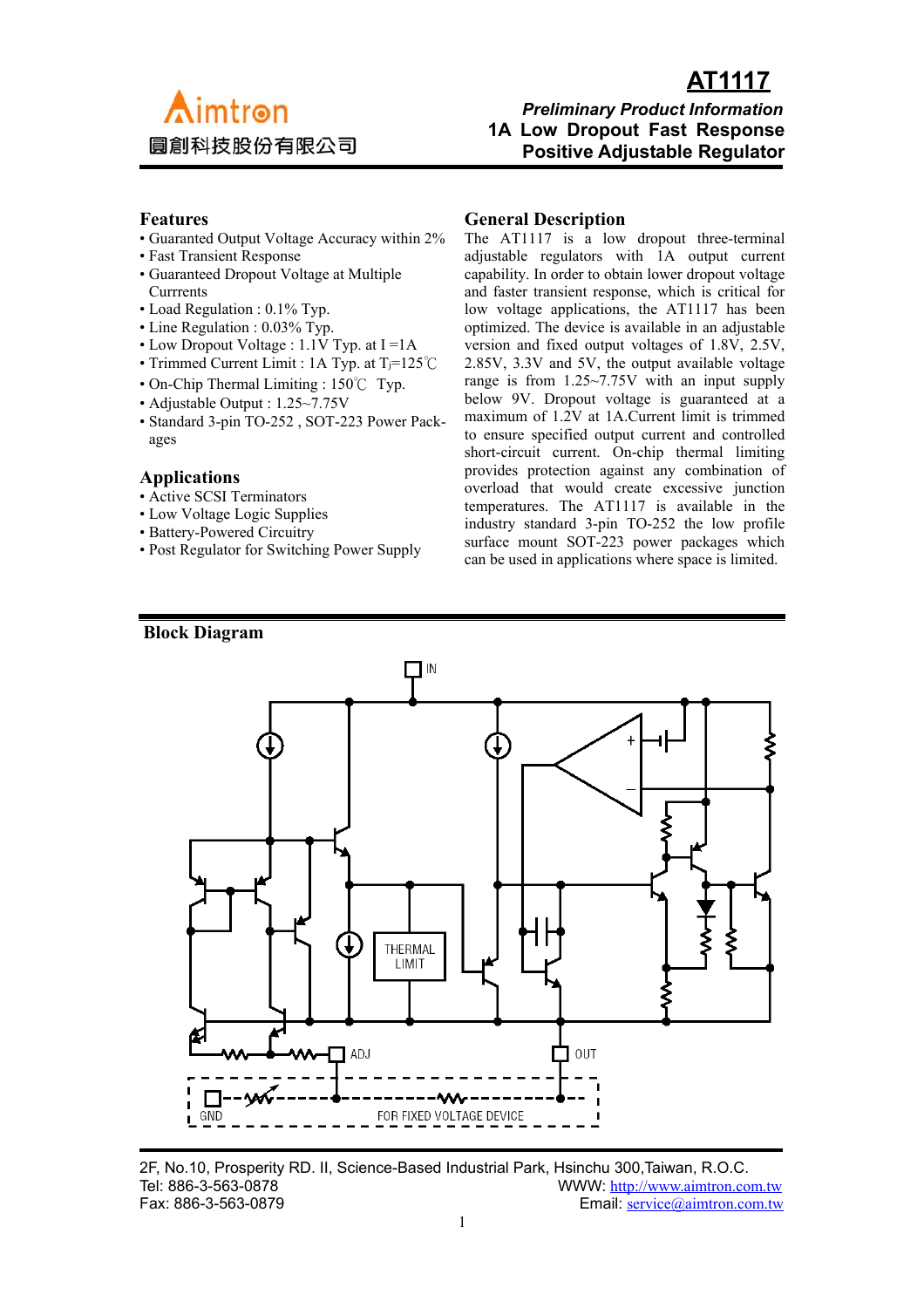

### **Pin Configuration**

**Front View for SOT-223 Front View for TO-252**





**AT1117**

### **Ordering Information**

| Part number  | Package                          | <b>Marking</b>  |  |  |
|--------------|----------------------------------|-----------------|--|--|
| $AT1117-TTV$ | <b>AT1117V</b><br><b>SOT-223</b> |                 |  |  |
|              |                                  | <b>XXXXXXAA</b> |  |  |
|              |                                  | <b>AT1117Y</b>  |  |  |
| $AT1117-TTY$ | $TO-252$                         | ۸۸              |  |  |
|              |                                  | <b>XXXXXX</b>   |  |  |

:Output Voltage 18:1.8V 25:2.5V 28:2.85V 33:3.3V 50:5.0V

××××××:Date Code ∆∆: Output Voltage

#### **Pin Description**

| Pin No. | Symbol  | I/O | <b>Description</b>           |  |  |
|---------|---------|-----|------------------------------|--|--|
|         | ADJ/GND |     | Adjust Pin / Ground pin      |  |  |
|         | OUT     |     | Regulated voltage output pin |  |  |
|         | ΙN      |     | Supply voltage input pin     |  |  |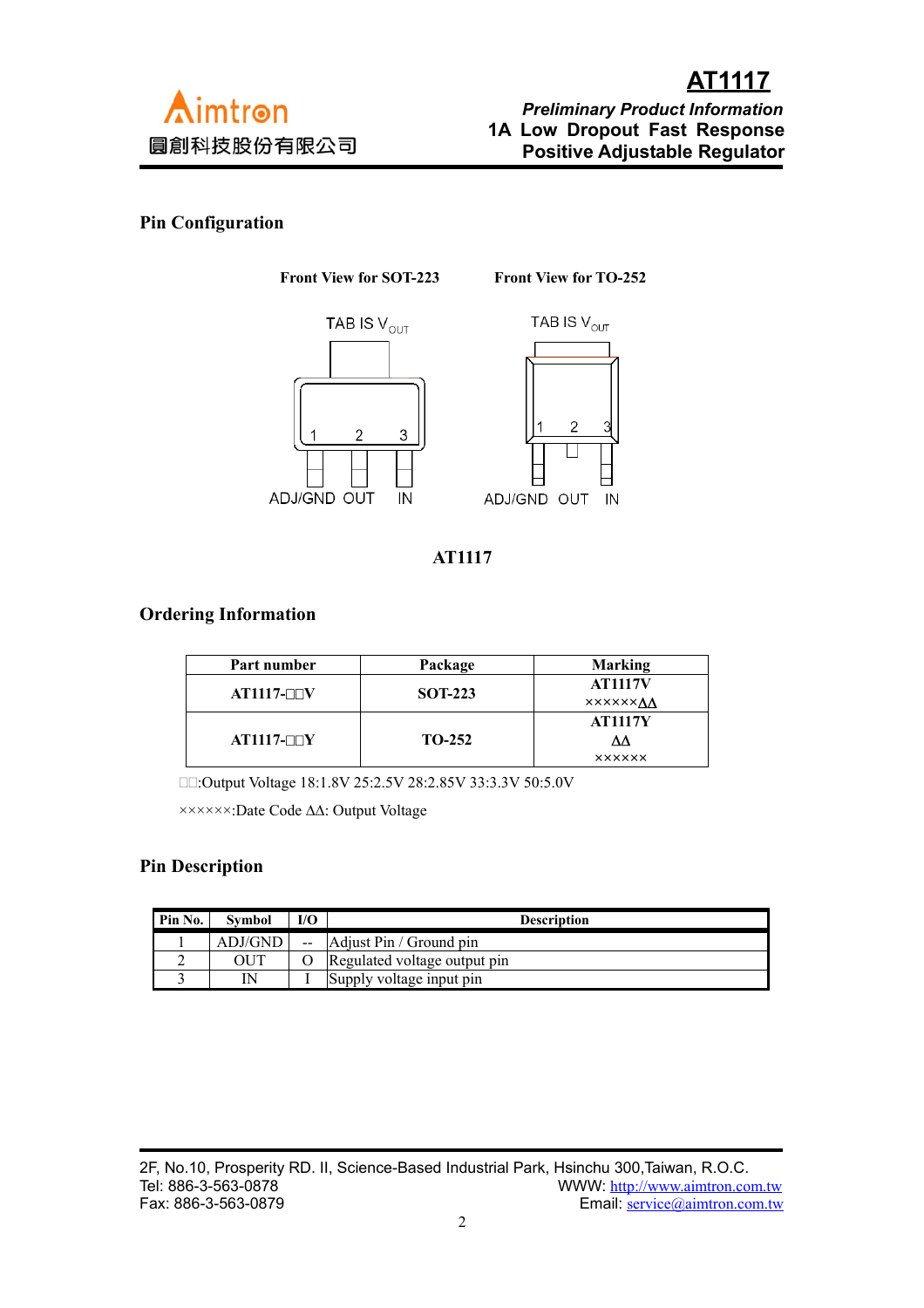

# **AT1117**<br>*Preliminary Product Informatio* *Preliminary Product Information*  **1A Low Dropout Fast Response Positive Adjustable Regulator**

## **Absolute Maximum Ratings**

 $(T_j=+25^{\circ}C)$ 

| <b>Parameter</b>                        | <b>Symbol</b>    | Limits          | Unit         |
|-----------------------------------------|------------------|-----------------|--------------|
| Input voltage                           | $\rm V_{\rm IN}$ | 13.2            |              |
| Operating junction temperature range    | $T_{1}$          |                 |              |
| Control section                         |                  | 0 to 125        | $^{\circ}$ C |
| Power transistor                        |                  | 0 to 150        | $^{\circ}C$  |
| Storage temperature                     | $T_{\rm STG}$    | $-65$ to $+150$ | $\gamma$     |
| soldering,<br>10<br>Lead<br>Temperature | $T_{L}$          | 260             | $^{\circ}C$  |
| second)                                 |                  |                 |              |

## **Electrical Characteristics**

|                       |           |                        | $(T_1 = +25^{\circ}C)$                                                                                                                                                                                     |               |                   |                   |               |
|-----------------------|-----------|------------------------|------------------------------------------------------------------------------------------------------------------------------------------------------------------------------------------------------------|---------------|-------------------|-------------------|---------------|
| Parameter             | Part      | <b>Symbol</b>          | Condition                                                                                                                                                                                                  | <b>Values</b> |                   |                   | Unit          |
|                       | number    |                        |                                                                                                                                                                                                            | Min.          |                   | Typ. Max.         |               |
| Reference Voltage     | AT1117    | $\rm V_{\rm{REF}}$     | $10mA \leq I_{OUT} \leq 1A$ ,<br>$1.5V \le (V_{IN} - V_{OUT}) \le 10.75V$                                                                                                                                  |               | 1.225 1.250 1.275 |                   | V             |
|                       | AT1117-18 | $V_{OUT}$              | $0A \leq I_{\text{OUT}} \leq 1A$ ,<br>$3.3V \leq V_{IN} \leq 12V$                                                                                                                                          |               | 1.764 1.800 1.836 |                   | V             |
|                       | AT1117-25 |                        | $0A \leq I_{\text{OUT}} \leq 1A$<br>$4.0V \leq V_{IN} \leq 12V$                                                                                                                                            |               |                   | 2.450 2.500 2.550 | V             |
| <b>Output Voltage</b> | AT1117-28 |                        | $0A \leq I_{\text{OUT}} \leq 1A$<br>$4.35V \leq V_{IN} \leq 12V$                                                                                                                                           |               |                   | 2.790 2.850 2.910 | V             |
|                       | AT1117-33 |                        | $0A \leq I_{\text{OUT}} \leq 1A$ ,<br>$4.75V \leq V_{IN} \leq 12V$                                                                                                                                         |               |                   | 3.235 3.300 3.365 | V             |
|                       | AT1117-50 |                        | $0A \leq I_{\text{OUT}} \leq 1A$<br>$6.5V \leq V_{IN} \leq 12V$                                                                                                                                            |               |                   | 5.100 5.000 4.900 | V             |
|                       | AT1117    | $\rm{REG}_{\rm{LINE}}$ | $IOUT=10mA,$<br>$1.5V \le (V_{IN} - V_{OUT}) \le 10.75V$<br>(Notel)                                                                                                                                        |               | 0.03              | 0.2               | $\frac{0}{0}$ |
|                       | AT1117-18 |                        | $IOUT=0A$ , $3.3V\leq VIN\leq 12V$<br>(Note 1)                                                                                                                                                             |               | 1                 | 6                 | mV            |
| Line Regulation       | AT1117-25 |                        | $I_{\text{OUT}}=0A, 4.0V \leq V_{\text{IN}} \leq 12V$<br>(Note 1)                                                                                                                                          |               | 1                 | 6                 | mV            |
|                       | AT1117-28 |                        | $I_{OUT} = 0A, 4.35V \leq V_{IN} \leq 12V$<br>(Note 1)                                                                                                                                                     |               | 1                 | 6                 | mV            |
|                       | AT1117-33 |                        | $I_{\text{OUT}} = 0A, 4.75V \leq V_{\text{IN}} \leq 12V$<br>(Note 1)                                                                                                                                       |               | 1                 | 6                 | mV            |
|                       | AT1117-50 |                        | $I_{\text{OUT}}$ =0A, 6.5V $\leq$ V <sub>IN</sub> $\leq$ 12V<br>(Note 1)                                                                                                                                   |               | 1                 | 10                | mV            |
| Load Regulation       | AT1117    |                        | $(V_{IN}$ - $V_{OUT})$ =3V,<br>$\text{REG}_{\text{LOAD}}$ $\left  \frac{10 \text{ mA} \leq I_{\text{OUT}} \leq 1 \text{ A (Note 1)}}{10 \text{ mA} \leq I_{\text{OUT}} \leq 1 \text{ A (Note 1)}} \right $ |               | 0.1               | 0.4               | $\frac{0}{0}$ |
|                       | AT1117-18 |                        | $V_{\text{IN}}=3.3V$ , $0A \leq I_{\text{OUT}} \leq 1A$<br>(Note 1)                                                                                                                                        |               | 1                 | 10                | mV            |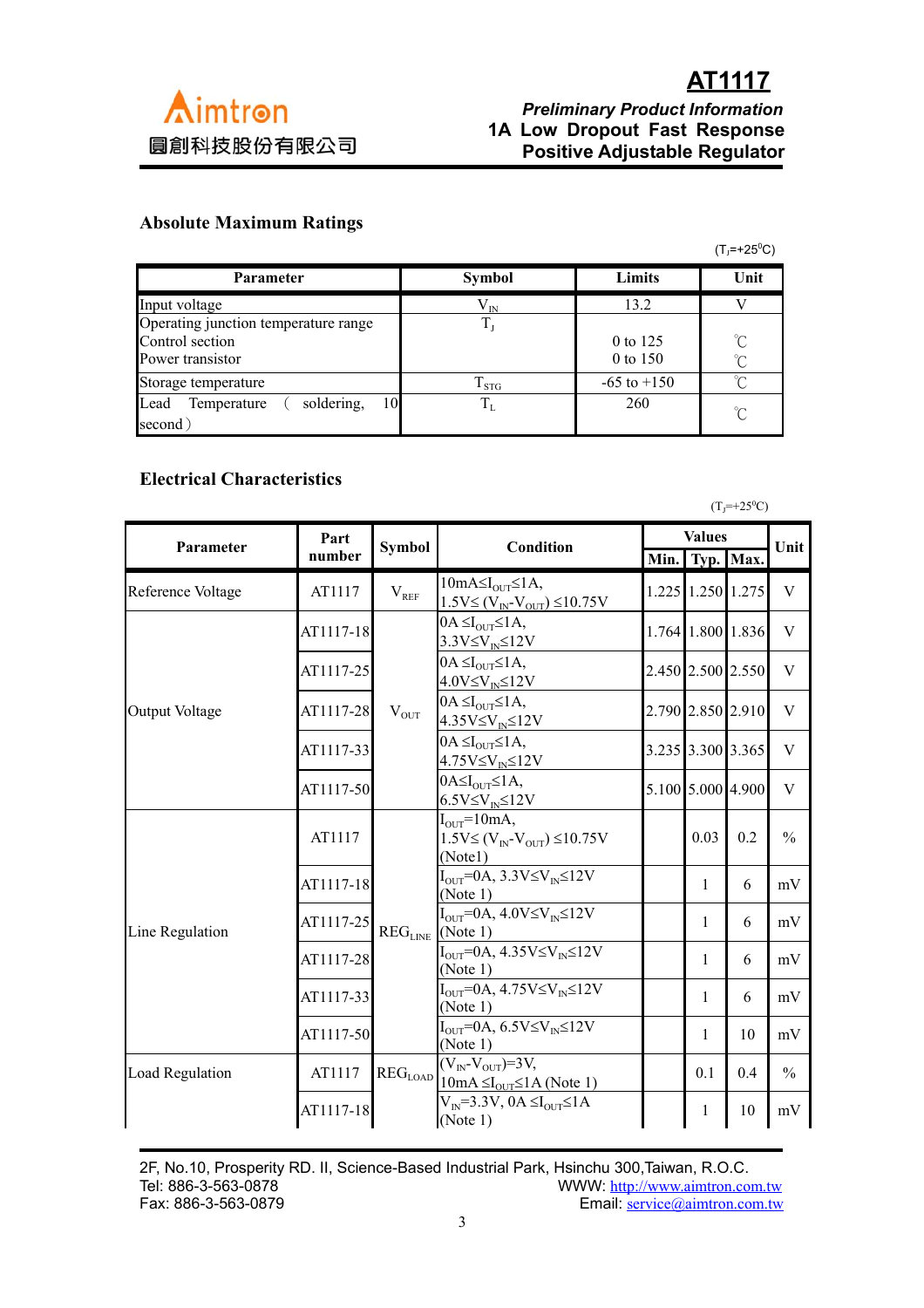

# **AT1117**<br>Preliminary Product Information *Preliminary Product Information* **IA Low Dropout Fast Response**<br>**圓創科技股份有限公司 Positive Adjustable Pequlator Positive Adjustable Regulator**

|                              | AT1117-25 |                      | $V_{IN}$ =4.0V, 0A $\leq$ I <sub>OUT</sub> $\leq$ 1A<br>(Note 1)               |      | 1     | 10  | mV             |
|------------------------------|-----------|----------------------|--------------------------------------------------------------------------------|------|-------|-----|----------------|
|                              | AT1117-28 |                      | $V_{IN}$ =4.35V, 0A $\leq$ I <sub>OUT</sub> $\leq$ 1A<br>(Note 1)              |      | 1     | 10  | mV             |
|                              | AT1117-33 |                      | $V_{IN}$ =4.75V, 0A $\leq I_{OUT} \leq 1$ A<br>(Note 1)                        |      | 1     | 10  | mV             |
|                              | AT1117-50 |                      | $V_{IN} = 6.5V$ , $0A \leq I_{OUT} \leq 1A$<br>(Note 1)                        |      | 1     | 15  | mV             |
|                              |           |                      | $IOUT=100mA$ (Note 2)                                                          |      |       | 1.1 | V              |
| <b>Dropout Voltage</b>       |           | $V_{D}$              | $IOUT=500mA$ (Note 2)                                                          |      | 1.05  | 1.2 | $\overline{V}$ |
|                              |           |                      | $I_{\text{OUT}}$ =1A (Note 2)                                                  |      | 1.1   | 1.3 | V              |
| <b>Current Limit</b>         |           | $I_{LIMIT}$          | $(V_{IN}$ - $V_{OUT})$ =5V                                                     | 1000 |       |     | mA             |
| <b>Adjust Pin Current</b>    |           | $I_{ADJ}$            | $(V_{IN}V_{OUT})=3V, I_{OUT}=10mA$                                             |      | 60    | 120 | μA             |
| <b>Adjust Pin Current</b>    |           | $\Delta I_{ADI}$     | $0A \leq I_{\text{OUT}} \leq 1A$<br>$1.5V \le (V_{IN} - V_{OUT}) \le 12V$      |      | 0.2   | 5   | μA             |
| Minimun Load Current         |           | Io                   | $(V_{IN} - V_{OUT}) = 12V$ (Note 1)                                            |      | 1.7   |     | mA             |
| <b>Ripple Rejection</b>      |           | <b>PSRR</b>          | $F_{RIPPLE}$ =120HZ, $V_{RIPPLE}$ =1 $V_{P-P}$ ,<br>$(V_{IN}$ - $V_{OUT})$ =3V | 60   | 75    |     | dB             |
| <b>Thermal Rejection</b>     |           | $T_R$                | TJ= $25^{\circ}$ C, 30ms Pulse                                                 |      | 0.01  | 0.1 | $\% / W$       |
| <b>Temperature Stability</b> |           | $T_{\rm s}$          |                                                                                |      | 0.5   |     | $\frac{0}{0}$  |
| Long Term Stability          |           | $L_{S}$              | $T_J = 125^{\circ}C$ , 1000Hrs                                                 |      | 0.3   |     | $\frac{0}{0}$  |
| <b>RMS Output Noise</b>      |           | $V_{N}$              | $T_1 = 25^{\circ}C$ , 10Hz $\leq$ F $\leq$ 10KHz,<br>(% of VOUT)               |      | 0.003 |     | $\frac{0}{0}$  |
| <b>Thermal Resistance</b>    |           | $\Theta_{\text{JC}}$ | (Junction-to-Case, at Tab)                                                     |      | 15    |     | $\degree$ C/W  |
|                              | AT1117-18 |                      | $\rm V_{\rm in}$ $\leq$ 12V                                                    |      | 5     | 10  | mA             |
|                              | AT1117-25 |                      | $V_{IN} \leq 12V$                                                              |      | 5     | 10  | mA             |
| Quiescent Current            | AT1117-28 | $I_{IN}$             | $V_{IN} \leq 12V$                                                              |      | 5     | 10  | mA             |
|                              | AT1117-33 |                      | $V_{IN} \leq 12V$                                                              |      | 5     | 10  | mA             |
|                              | AT1117-50 |                      | $V_{IN} \leq 12V$                                                              |      | 5     | 10  | mA             |

Note 1: See thermal regulation specifications for changes in output voltage due to heating effects. Load line regulations are mea-

sured at a constant junction temperature by low duty cycle pulse testing.

Note 2: Dropout voltage is specified over the full output current range of the device. Dropout voltage is defined as the minimum input/output differential measured at the specified output current. Test points and limits are also shown on the Dropout Voltage curve.

Note 3: Minimum load current is defined as the minimum output current required to maintain regulation.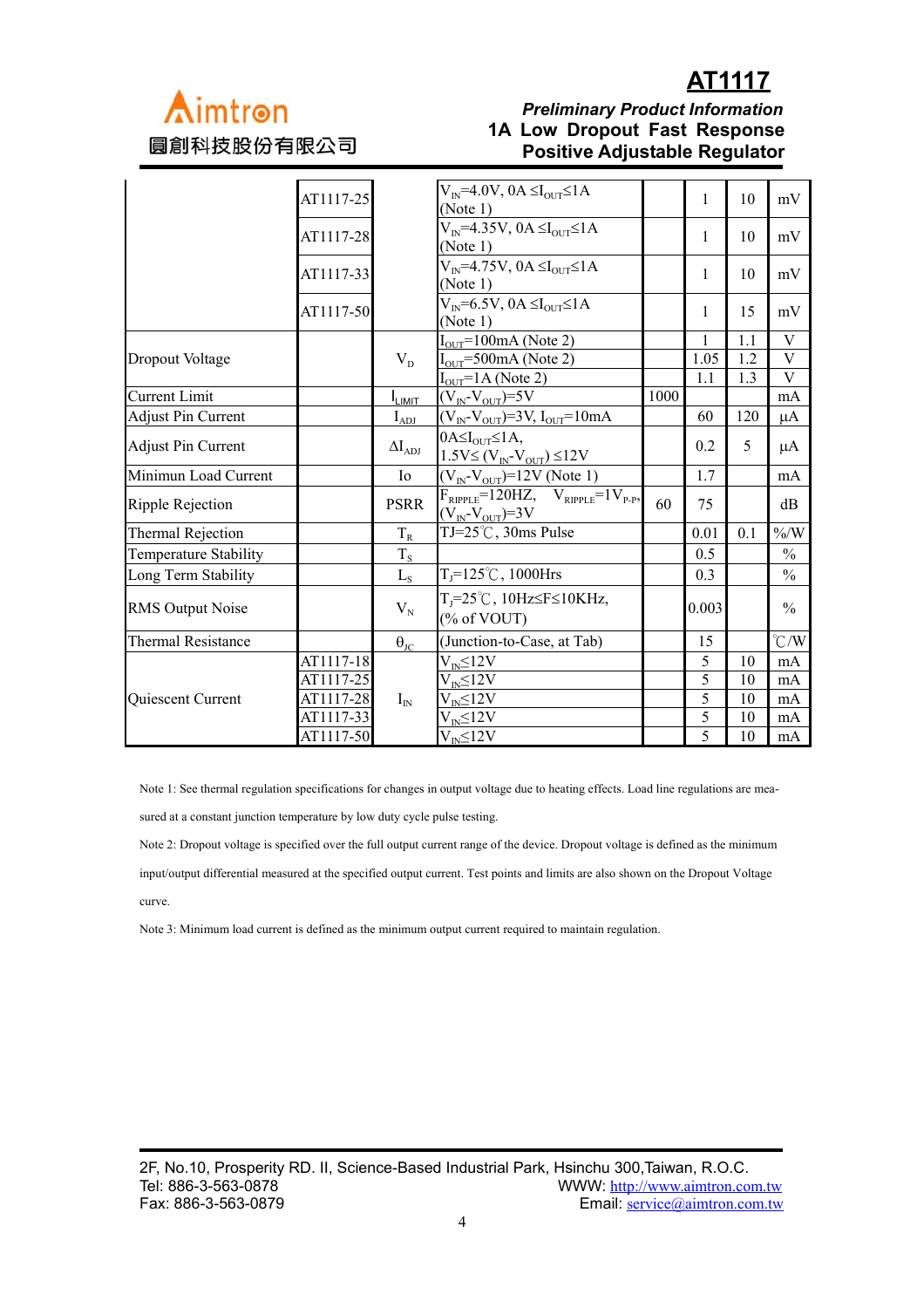

# **AT1117**<br>Preliminary Product Informatio *Preliminary Product Information*  **1A Low Dropout Fast Response Positive Adjustable Regulator**

## **Typical Application Circuit**





 $V_{\text{OUT}}$ =1.250V  $\times \frac{R1+R2}{R1}$ 

**Improving Ripple Rejection** 



\*C1 improves ripple rejection Xc should approximately equal to R1 at ripple frequency

5V Regulator with Shutdown

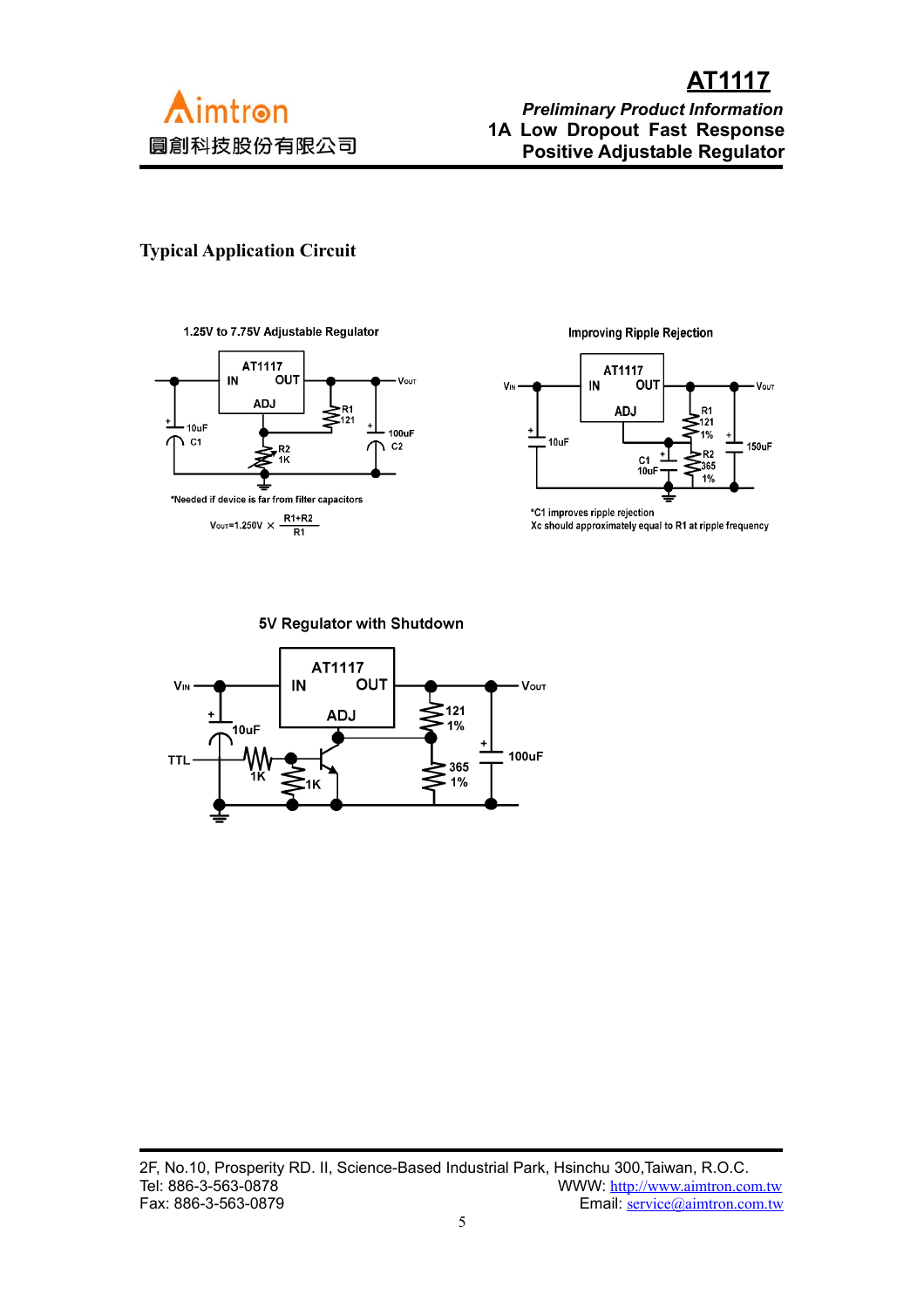

# **AT1117**<br>*Preliminary Product Informatio* *Preliminary Product Information*  **1A Low Dropout Fast Response Positive Adjustable Regulator**

## **Timing Curve**



Dropout Voltage vs Output Current



2F, No.10, Prosperity RD. II, Science-Based Industrial Park, Hsinchu 300, Taiwan, R.O.C.<br>Tel: 886-3-563-0878 WWW: http://www.aimtron.co Tel: 886-3-563-0878 WWW:  $\frac{http://www.aimtron.com.tw}{http://www.aimtron.com.tw}$  Fax: 886-3-563-0879 Email: service@aimtron.com.tw Email: service@aimtron.com.tw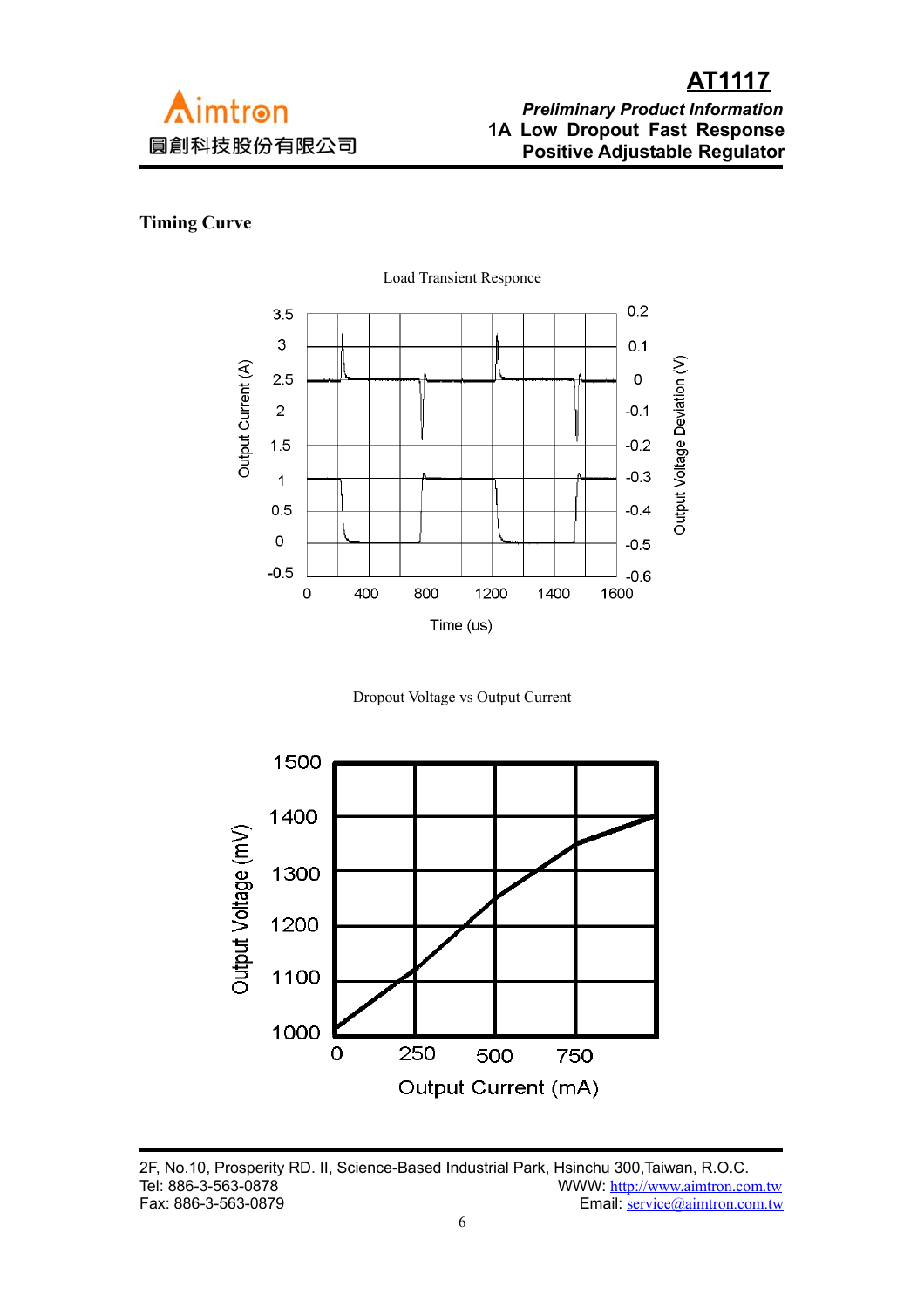

Output Voltage vs Input Voltage

Input Current vs Input Voltage



2F, No.10, Prosperity RD. II, Science-Based Industrial Park, Hsinchu 300, Taiwan, R.O.C.<br>Tel: 886-3-563-0878 WWW: http://www.aimtron.co Tel: 886-3-563-0878 WWW:  $\frac{http://www.aimtron.com.tw}{http://www.aimtron.com.tw}$  Fax: 886-3-563-0879 Email: service@aimtron.com.tw Email: service@aimtron.com.tw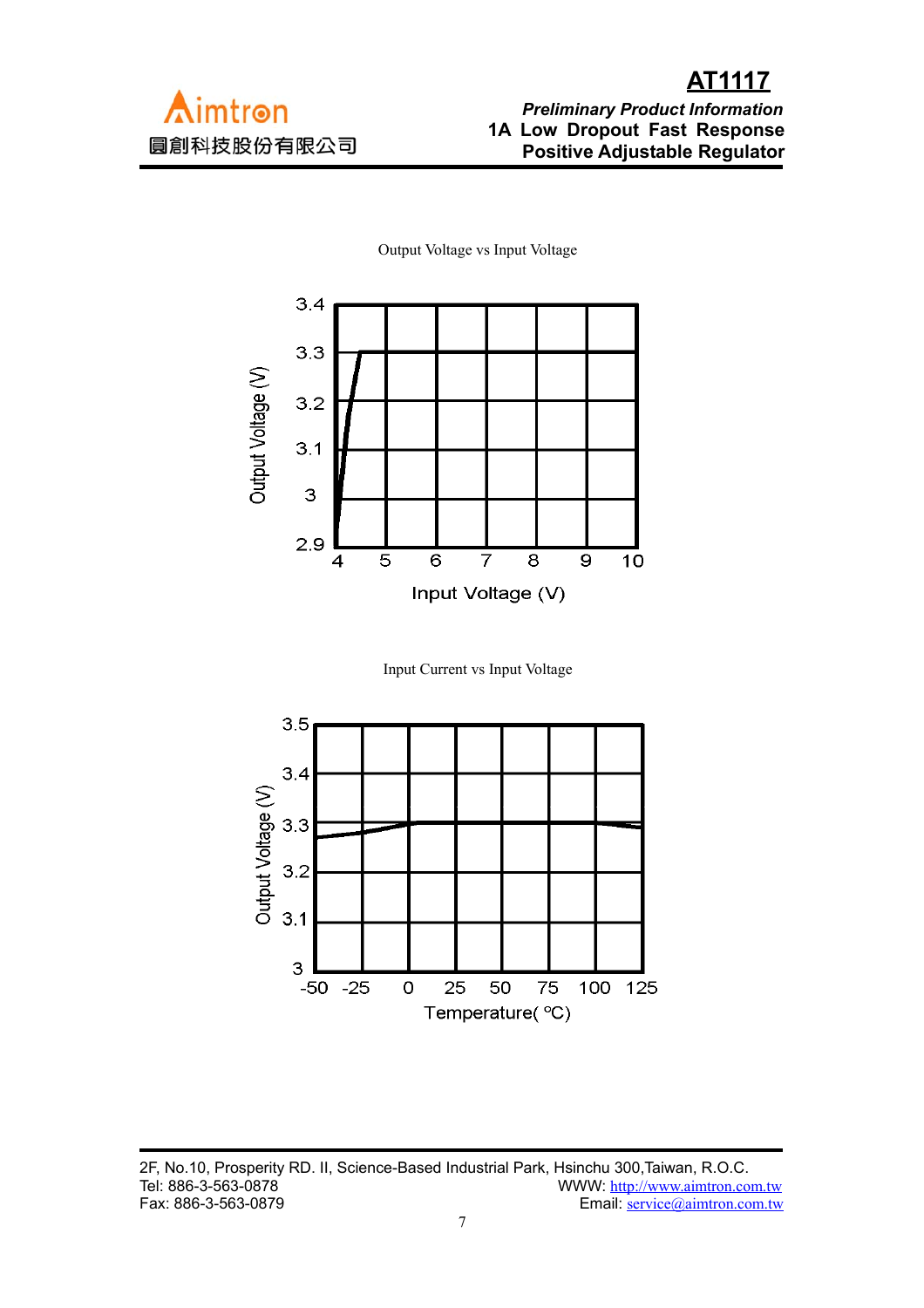Input Current vs Temperature

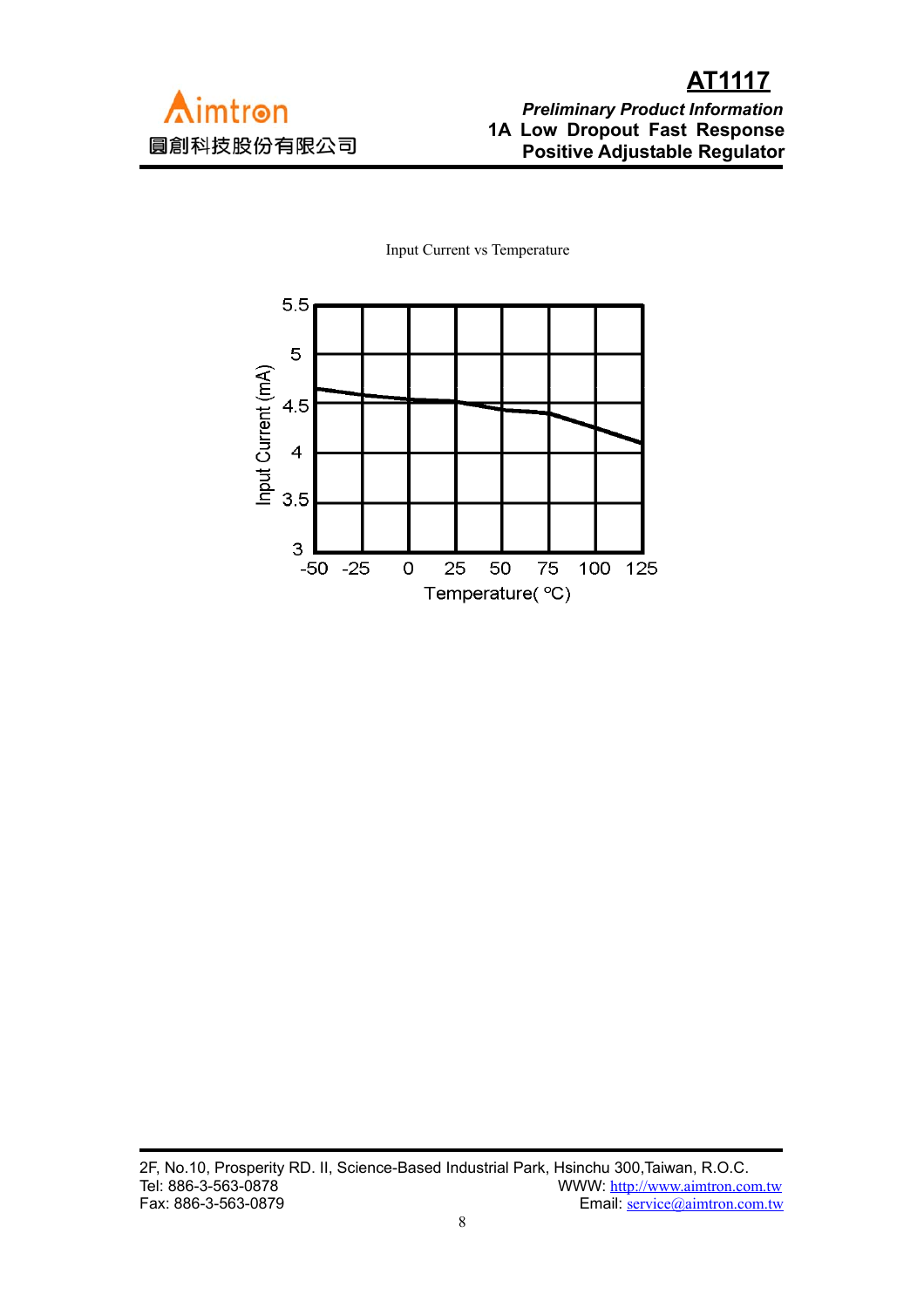

**Small Outline 3-pin Plastic SOT-223**



| <b>SYMBOL</b>  | <b>INCHES</b>          |            | <b>MILLIMETERS</b> | <b>NOTES</b> |  |
|----------------|------------------------|------------|--------------------|--------------|--|
|                | <b>MIN</b>             | <b>MAX</b> | MIN                | <b>MAX</b>   |  |
| A              | 0.06                   | 0.07       | 1.50               | 1.80         |  |
| A <sub>1</sub> |                        |            | 0.02               | 0.08         |  |
| B              | 0.02                   | 0.03       | 0.60               | 0.80         |  |
| B1             | 0.11                   | 0.12       | 2.90               | 3.10         |  |
| $\mathbf c$    | 0.01                   | 0.01       | 0.28               | 0.32         |  |
| D              | 0.25                   | 0.26       | 6.30               | 6.70         |  |
| E              | 0.13                   | 0.15       | 3.30               | 3.70         |  |
| e              | 0.09BSC                |            | 2.3BSC             |              |  |
| e1             | 0.18BSC                |            | 4.6BSC             |              |  |
| Η              | 0.26                   | 0.29       | 6.70               | 7.30         |  |
| L              | 0.04                   | 0.04       | 0.91               | 1.10         |  |
| K              | 0.06                   | 0.08       | 1.50               | 2.00         |  |
| $\alpha$       | $\overline{0^{\circ}}$ | $10^\circ$ | $0^\circ$          | $10^\circ$   |  |
| β              | $13^\circ$             |            |                    | $13^\circ$   |  |